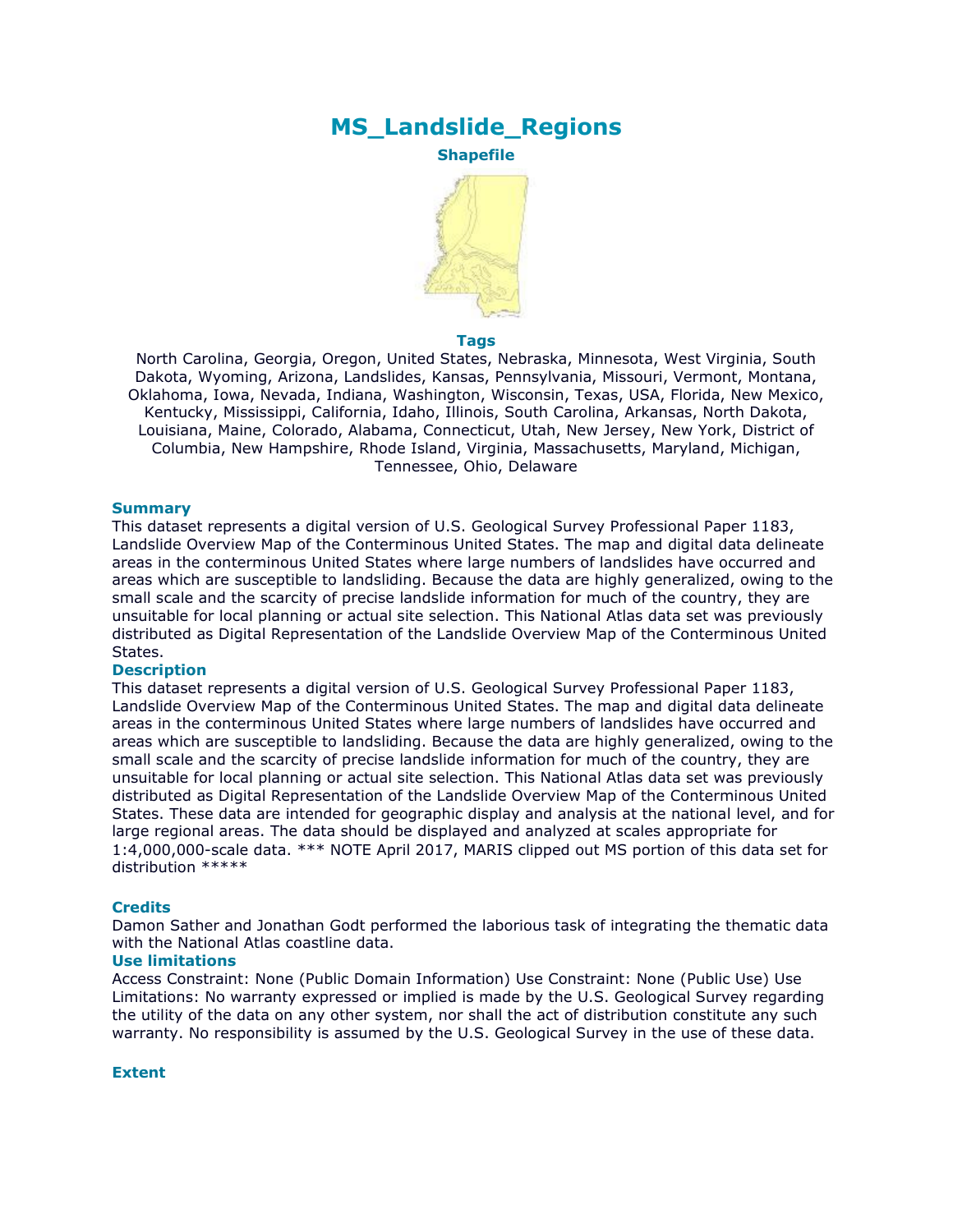**West** -91.737332 **East** -88.095759 **North** 35.005437 **South** 30.161192

## **Scale Range**

**Maximum (zoomed in)** 1:5,000 **Minimum (zoomed out)** 1:150,000,000

### [ArcGIS Metadata](file:///C:/Users/swalker.IHL/AppData/Local/Temp/tmp1178.tmp.htm%23arcgisMetadata) ►

### **[Topics and Keywords](file:///C:/Users/swalker.IHL/AppData/Local/Temp/tmp1178.tmp.htm%23true) ►**

THEMES OR CATEGORIES OF THE RESOURCE environment

**\*** CONTENT TYPE Downloadable Data EXPORT TO FGDC CSDGM XML FORMAT AS RESOURCE DESCRIPTION NO

PLACE KEYWORDS North Carolina, Georgia, Oregon, United States, Nebraska, Minnesota, West Virginia, South Dakota, Wyoming, Arizona, Kansas, Pennsylvania, Missouri, Vermont, Montana, Oklahoma, Iowa, Nevada, Indiana, Washington, Wisconsin, Texas, USA, Florida, New Mexico, Kentucky, Mississippi, California, Idaho, Illinois, South Carolina, Arkansas, North Dakota, Louisiana, Maine, Colorado, Alabama, Connecticut, Utah, New Jersey, New York, District of Columbia, New Hampshire, Rhode Island, Virginia, Massachusetts, Maryland, Michigan, Tennessee, Ohio, Delaware

THEME KEYWORDS Landslides

*Hide [Topics and Keywords](file:///C:/Users/swalker.IHL/AppData/Local/Temp/tmp1178.tmp.htm%23true) ▲*

## **[Citation](file:///C:/Users/swalker.IHL/AppData/Local/Temp/tmp1178.tmp.htm%23ID0ETGA) ►**

**\*** TITLE MS\_Landslide\_Regions PUBLICATION DATE 2001-01-01

PRESENTATION FORMATS digital map FGDC GEOSPATIAL PRESENTATION FORMAT vector digital data

**SERIES** 

NAME U.S. Geological Survey Open-File Report ISSUE 97-289

OTHER CITATION DETAILS

These data were originally published as: Godt, J.W., 1997, Digital Representation of Landslide Overview Map of the Conterminous United States: U.S. Geological Survey Open-File Report 97-289, scale 1:4,000,000. Available online at [<http://landslides.usgs.gov/html\\_files/landslides/nationalmap/national.html>](http://landslides.usgs.gov/html_files/landslides/nationalmap/national.html)

*Hide [Citation](file:///C:/Users/swalker.IHL/AppData/Local/Temp/tmp1178.tmp.htm%23ID0ETGA) ▲*

## **[Citation Contacts](file:///C:/Users/swalker.IHL/AppData/Local/Temp/tmp1178.tmp.htm%23ID0EETGA) ►**

RESPONSIBLE PARTY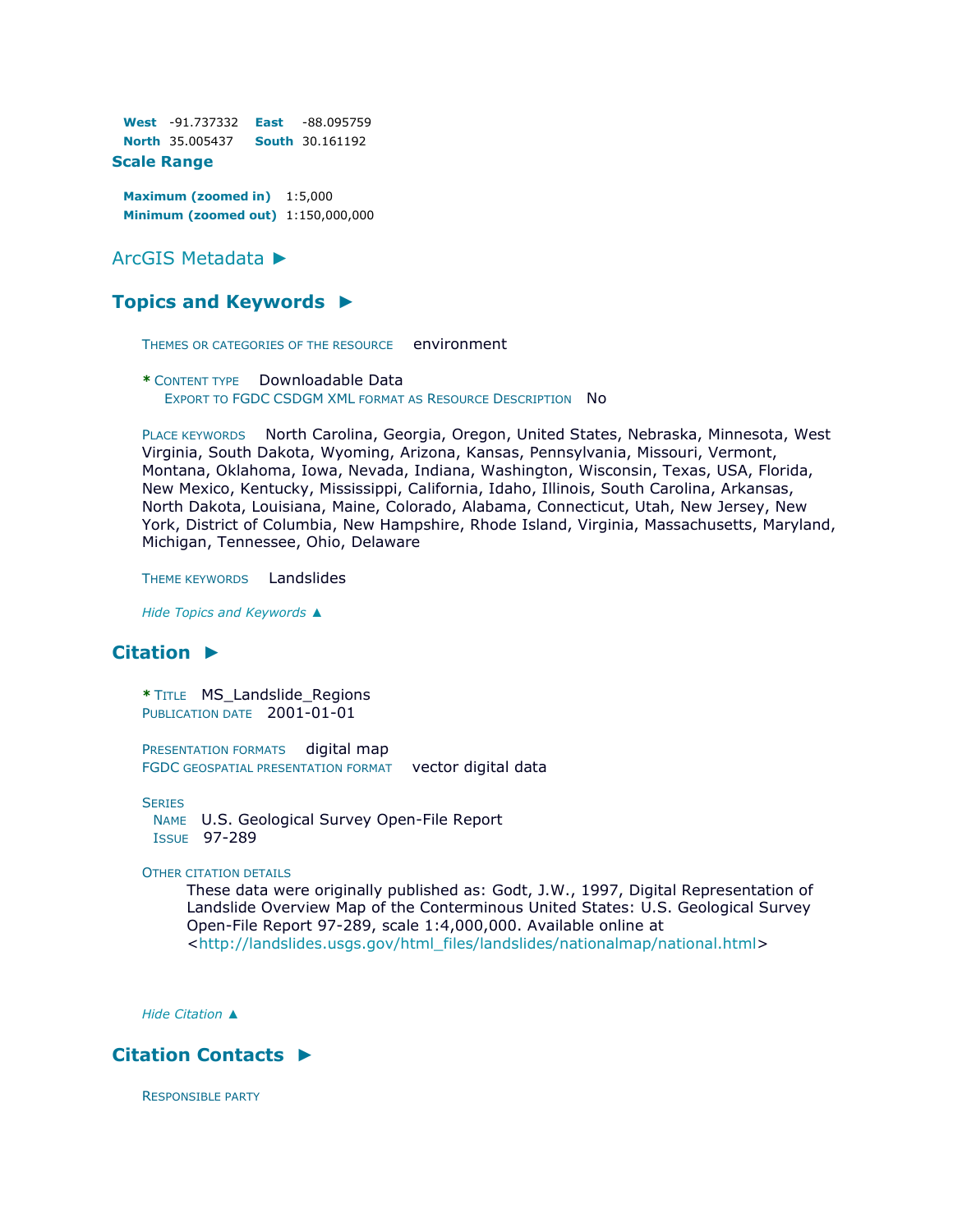ORGANIZATION'S NAME U.S. Geological Survey CONTACT'S ROLE publisher

*Hide [Citation Contacts](file:///C:/Users/swalker.IHL/AppData/Local/Temp/tmp1178.tmp.htm%23ID0EETGA) ▲*

## **[Resource Details](file:///C:/Users/swalker.IHL/AppData/Local/Temp/tmp1178.tmp.htm%23ID0EECHQA) ►**

DATASET LANGUAGES English (UNITED STATES)

STATUS completed SPATIAL REPRESENTATION TYPE vector

#### SUPPLEMENTAL INFORMATION

The purpose of this data set is to give the user a general indication of areas that may be susceptible to landsliding. It is not suitable for local planning or site selection. More information on the USGS National Landslides Hazards Program is available at [<http://www.landslides.usgs.gov/index.html>.](http://www.landslides.usgs.gov/index.html%3e)

**\*** PROCESSING ENVIRONMENT Microsoft Windows 7 Version 6.1 (Build 7601) Service Pack 1; Esri ArcGIS 10.4.1.5686

**CREDITS** 

Damon Sather and Jonathan Godt performed the laborious task of integrating the thematic data with the National Atlas coastline data.

ARCGIS ITEM PROPERTIES

- **\*** NAME MS\_Landslide\_Regions
- **\*** SIZE 0.299
- **\*** LOCATION file://\\SWALKER-PC\E\$\DATA\HISN\_2017\MS\_Landslide\_Regions.shp **\*** ACCESS PROTOCOL Local Area Network

*Hide [Resource Details](file:///C:/Users/swalker.IHL/AppData/Local/Temp/tmp1178.tmp.htm%23ID0EECHQA) ▲*

### **[Extents](file:///C:/Users/swalker.IHL/AppData/Local/Temp/tmp1178.tmp.htm%23ID0EEBCHQA) ►**

```
EXTENT
 GEOGRAPHIC EXTENT
  BOUNDING RECTANGLE
    WEST LONGITUDE -125
    EAST LONGITUDE -66
    SOUTH LATITUDE 24
    NORTH LATITUDE 50
EXTENT
 DESCRIPTION
     publication date
 TEMPORAL EXTENT
  DATE AND TIME 2001-01-01
EXTENT
 GEOGRAPHIC EXTENT
  BOUNDING RECTANGLE
    EXTENT TYPE Extent used for searching 
    * WEST LONGITUDE -91.737332 
    * EAST LONGITUDE -88.095759
```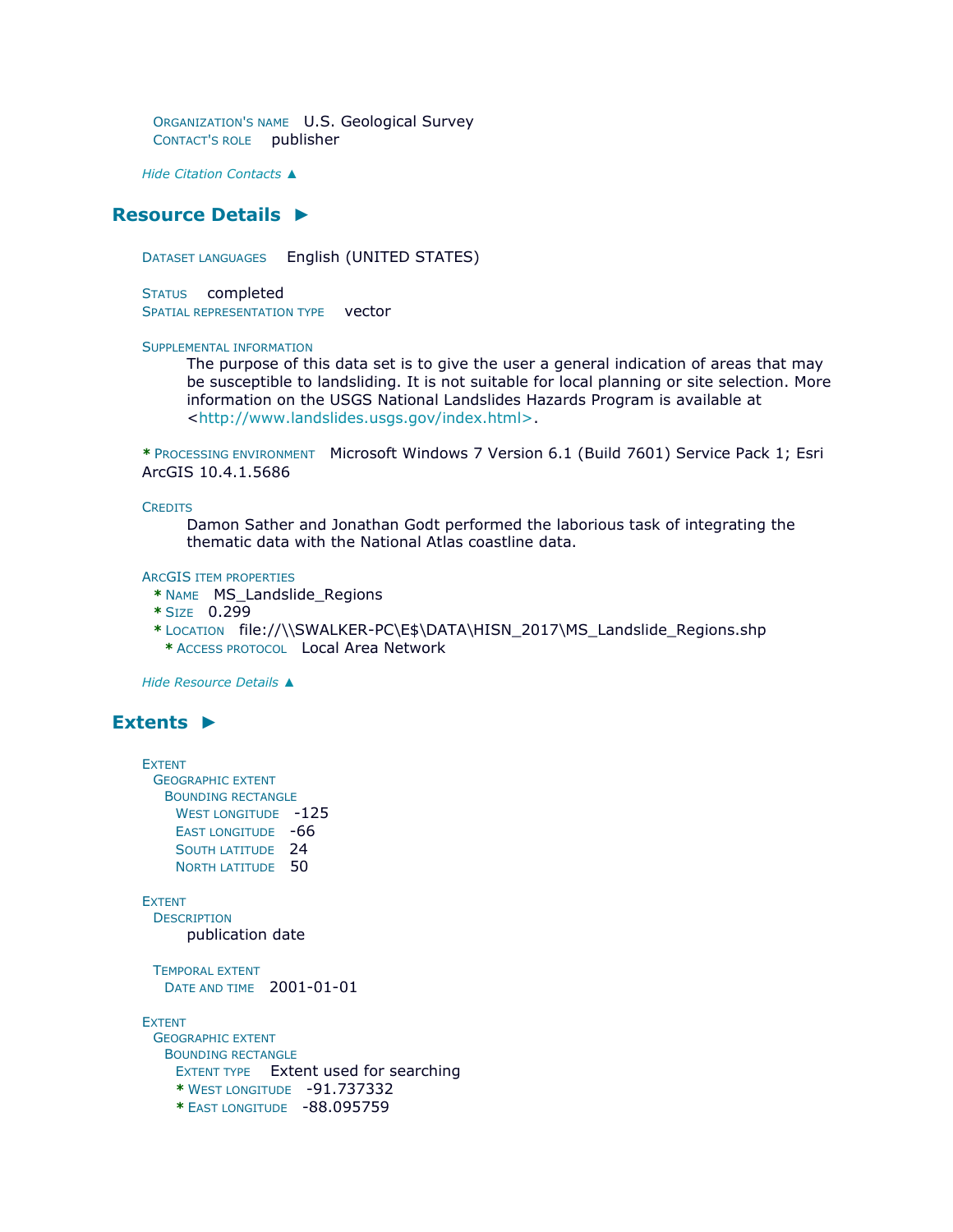**\*** NORTH LATITUDE 35.005437

**\*** SOUTH LATITUDE 30.161192

**\*** EXTENT CONTAINS THE RESOURCE Yes

EXTENT IN THE ITEM'S COORDINATE SYSTEM

- **\*** WEST LONGITUDE 318573.888504
- **\*** EAST LONGITUDE 651005.482790
- **\*** SOUTH LATITUDE 1042225.956530
- **\*** NORTH LATITUDE 1577851.801950
- **\*** EXTENT CONTAINS THE RESOURCE Yes

*Hide [Extents](file:///C:/Users/swalker.IHL/AppData/Local/Temp/tmp1178.tmp.htm%23ID0EEBCHQA) ▲*

## **[Resource Points of Contact](file:///C:/Users/swalker.IHL/AppData/Local/Temp/tmp1178.tmp.htm%23ID0EOGA) ►**

POINT OF CONTACT INDIVIDUAL'S NAME Lynn Highland ORGANIZATION'S NAME U.S. Geological Survey, National Landslide Information Center CONTACT'S POSITION Director CONTACT'S ROLE point of contact

C[ONTACT INFORMATION](file:///C:/Users/swalker.IHL/AppData/Local/Temp/tmp1178.tmp.htm%23ID0EBOGA)  $\blacktriangleright$ PHONE VOICE 800-654-4966 FAX 303-273-8600

**ADDRESS** 

TYPE postal DELIVERY POINT MS 966 Denver Federal Center Box 25046 CITY Denver ADMINISTRATIVE AREA CO POSTAL CODE 80225 COUNTRY US E-MAIL ADDRESS [highland@usgs.gov](mailto:highland@usgs.gov?subject=MS_Landslide_Regions)

CONTACT INSTRUCTIONS e-mail is the preferred method of contact

*Hide [Contact information](file:///C:/Users/swalker.IHL/AppData/Local/Temp/tmp1178.tmp.htm%23ID0EBOGA) ▲*

*Hide [Resource Points of Contact](file:///C:/Users/swalker.IHL/AppData/Local/Temp/tmp1178.tmp.htm%23ID0EOGA) ▲*

### **[Resource Maintenance](file:///C:/Users/swalker.IHL/AppData/Local/Temp/tmp1178.tmp.htm%23ID0ENGA) ►**

RESOURCE MAINTENANCE UPDATE FREQUENCY not planned

*Hide [Resource Maintenance](file:///C:/Users/swalker.IHL/AppData/Local/Temp/tmp1178.tmp.htm%23ID0ENGA) ▲*

### **[Resource Constraints](file:///C:/Users/swalker.IHL/AppData/Local/Temp/tmp1178.tmp.htm%23ID0EJGA) ►**

LEGAL CONSTRAINTS LIMITATIONS OF USE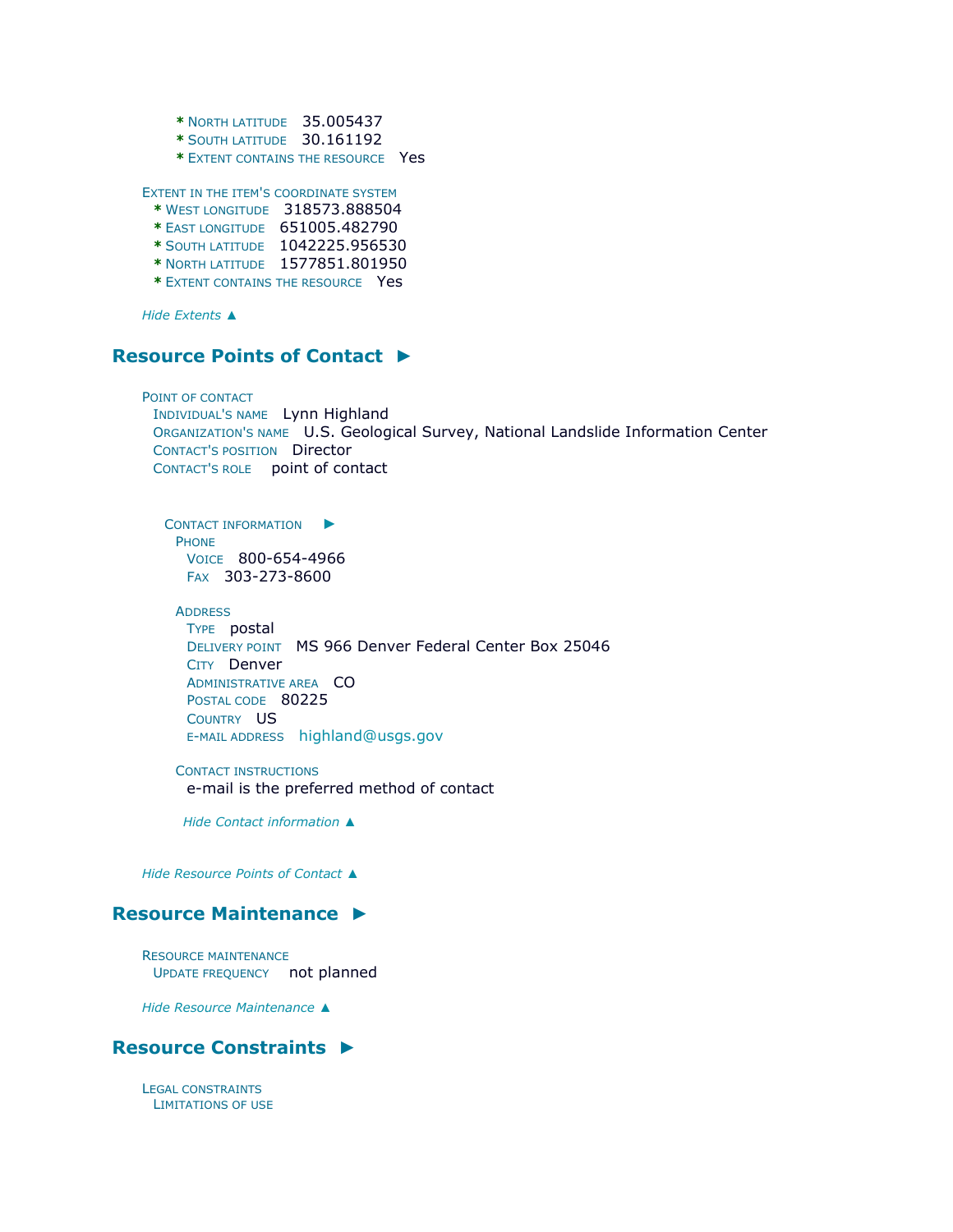Although these data have been processed successfully on a computer system at the U.S. Geological Survey, no warranty expressed or implied is made by the U.S. Geological Survey regarding the utility of the data on any other system, nor shall the act of distribution constitute any such warranty. No responsibility is assumed by the U.S. Geological Survey in the use of these data.

#### OTHER CONSTRAINTS

Access Constraint: None (Public Domain Information)

#### **CONSTRAINTS** LIMITATIONS OF USE

Access Constraint: None (Public Domain Information) Use Constraint: None (Public Use) Use Limitations: No warranty expressed or implied is made by the U.S. Geological Survey regarding the utility of the data on any other system, nor shall the act of distribution constitute any such warranty. No responsibility is assumed by the U.S. Geological Survey in the use of these data.

*Hide [Resource Constraints](file:///C:/Users/swalker.IHL/AppData/Local/Temp/tmp1178.tmp.htm%23ID0EJGA) ▲*

**\*** VERSION 6.17.1(10.0.0)

## **[Spatial Reference](file:///C:/Users/swalker.IHL/AppData/Local/Temp/tmp1178.tmp.htm%23ID0EEBHQA) ►**

```
ARCGIS COORDINATE SYSTEM
 * TYPE Projected 
 * GEOGRAPHIC COORDINATE REFERENCE GCS_North_American_1983 
 * PROJECTION NAD_1983_Mississippi_TM 
 * COORDINATE REFERENCE DETAILS
  PROJECTED COORDINATE SYSTEM
    WELL-KNOWN IDENTIFIER 102609
    X ORIGIN -5122200 
    Y ORIGIN -12297100 
    XY SCALE 450339697.45066422 
    Z ORIGIN -100000 
    Z SCALE 10000 
    M ORIGIN -100000 
    M SCALE 10000 
    XY TOLERANCE 0.001 
    Z TOLERANCE 0.001 
    M TOLERANCE 0.001
    HIGH PRECISION true
    LATEST WELL-KNOWN IDENTIFIER 3814 
    WELL-KNOWN TEXT
    PROJCS["NAD_1983_Mississippi_TM",GEOGCS["GCS_North_American_1983",DATUM["D
    _North_American_1983",SPHEROID["GRS_1980",6378137.0,298.257222101]],PRIMEM[
    "Greenwich",0.0],UNIT["Degree",0.0174532925199433]],PROJECTION["Transverse_Mer
    cator"],PARAMETER["False_Easting",500000.0],PARAMETER["False_Northing",1300000.
    0],PARAMETER["Central_Meridian",-
    89.75],PARAMETER["Scale_Factor",0.9998335],PARAMETER["Latitude_Of_Origin",32.5],
    UNIT["Meter",1.0],AUTHORITY["EPSG",3814]]
REFERENCE SYSTEM IDENTIFIER
 * VALUE 3814 
 * CODESPACE EPSG
```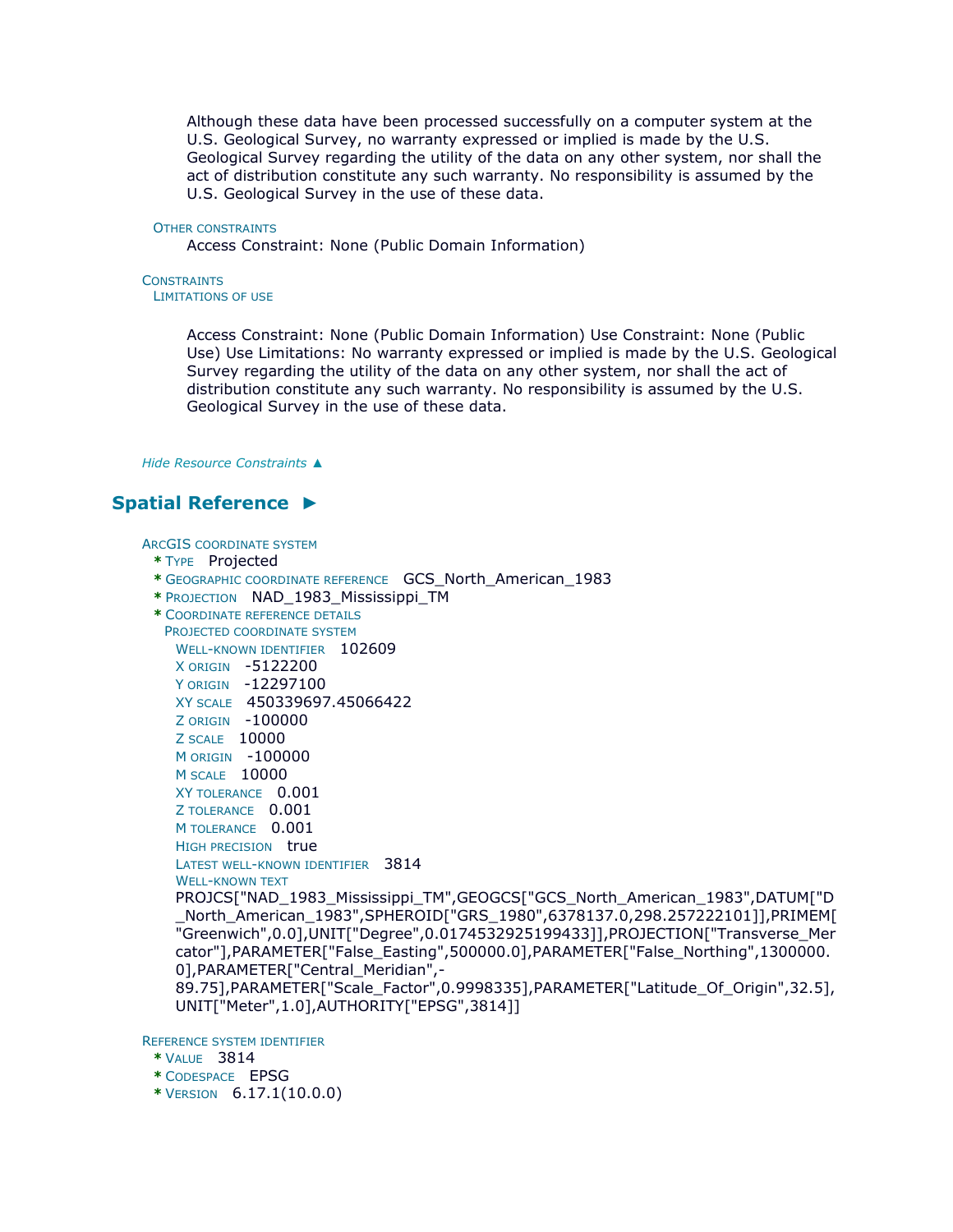*Hide [Spatial Reference](file:///C:/Users/swalker.IHL/AppData/Local/Temp/tmp1178.tmp.htm%23ID0EEBHQA) ▲*

## **[Spatial Data Properties](file:///C:/Users/swalker.IHL/AppData/Local/Temp/tmp1178.tmp.htm%23ID0EAEA) ►**

V[ECTOR](file:///C:/Users/swalker.IHL/AppData/Local/Temp/tmp1178.tmp.htm%23ID0EBAEA) ► **\*** LEVEL OF TOPOLOGY FOR THIS DATASET geometry only GEOMETRIC OBJECTS FEATURE CLASS NAME MS\_Landslide\_Regions

- **\*** OBJECT TYPE composite
- **\*** OBJECT COUNT 24

*Hide [Vector](file:///C:/Users/swalker.IHL/AppData/Local/Temp/tmp1178.tmp.htm%23ID0EBAEA) ▲*

ARCGIS FEATURE CLASS P[ROPERTIES](file:///C:/Users/swalker.IHL/AppData/Local/Temp/tmp1178.tmp.htm%23ID0EA) ► FEATURE CLASS NAME MS\_Landslide\_Regions **\*** FEATURE TYPE Simple

- **\*** GEOMETRY TYPE Polygon
- **\*** HAS TOPOLOGY FALSE
- **\*** FEATURE COUNT 24
- **\*** SPATIAL INDEX TRUE
- **\*** LINEAR REFERENCING FALSE

*Hide [ArcGIS Feature Class Properties](file:///C:/Users/swalker.IHL/AppData/Local/Temp/tmp1178.tmp.htm%23ID0EA) ▲*

*Hide [Spatial Data Properties](file:///C:/Users/swalker.IHL/AppData/Local/Temp/tmp1178.tmp.htm%23ID0EAEA) ▲*

## **[Geoprocessing history](file:///C:/Users/swalker.IHL/AppData/Local/Temp/tmp1178.tmp.htm%23ID0EAHQA) ►**

**PROCESS** PROCESS NAME DATE 2017-04-06 08:30:13 TOOL LOCATION c:\program files (x86)\arcgis\desktop10.5\ArcToolbox\Toolboxes\Analysis Tools.tbx\Clip COMMAND ISSUED Clip Landslide Regions stbnd X:\Common\HSIN Open\MS Landslide Regions.shp # INCLUDE IN LINEAGE WHEN EXPORTING METADATA NO

*Hide [Geoprocessing history](file:///C:/Users/swalker.IHL/AppData/Local/Temp/tmp1178.tmp.htm%23ID0EAHQA) ▲*

## **[Distribution](file:///C:/Users/swalker.IHL/AppData/Local/Temp/tmp1178.tmp.htm%23ID0EHA) ►**

D[ISTRIBUTOR](file:///C:/Users/swalker.IHL/AppData/Local/Temp/tmp1178.tmp.htm%23ID0EGCHA) ► CONTACT INFORMATION ORGANIZATION'S NAME Earth Science Information Center, U.S. Geological Survey CONTACT'S ROLE distributor

C[ONTACT INFORMATION](file:///C:/Users/swalker.IHL/AppData/Local/Temp/tmp1178.tmp.htm%23ID0EBGCHA)  $\blacktriangleright$ PHONE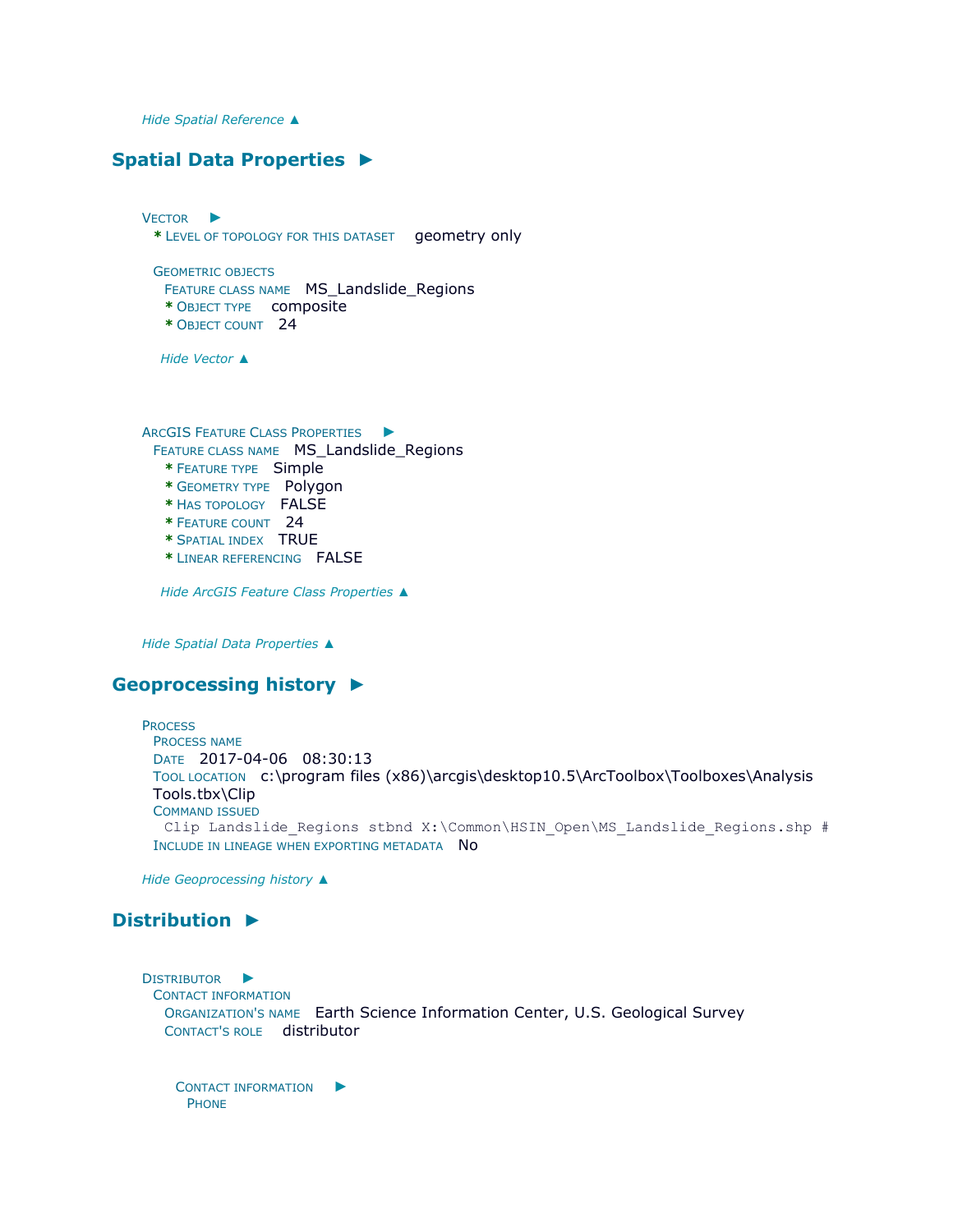VOICE 703-648-5920 VOICE 1-888-ASK-USGS (1-888-275-8747)

**ADDRESS** TYPE postal DELIVERY POINT 507 National Center CITY Reston ADMINISTRATIVE AREA VA POSTAL CODE 20192

#### CONTACT INSTRUCTIONS

In addition to the address above there are other ESIC offices throughout the country. A full list of these offices is at [<http://mapping.usgs.gov/esic/esic\\_index.html>.](http://mapping.usgs.gov/esic/esic_index.html%3e)

*Hide [Contact information](file:///C:/Users/swalker.IHL/AppData/Local/Temp/tmp1178.tmp.htm%23ID0EBGCHA) ▲*

#### AVAILABLE FORMAT

NAME ESRI Shapefile

#### ORDERING PROCESS

TERMS AND FEES There is no charge for the online option. For National Atlas files ordered on CD-ROM there is a base price of \$45 per disc, a handling fee of \$5, and a per-file charge based on file size. The charge for files less than 10 megabytes in size is \$1. The charge for files that range in size from 10 to 150 megabytes is \$7.50. The charge for files of 150 megabytes or larger is \$15. The charge is \$1.00 for the Landslide Incidence and Susceptibility in the Conterminous United States data set.

**INSTRUCTIONS** 

To order files on CD-ROM, please see [<http://nationalatlas.gov/atlasftp.html#q12>.](http://nationalatlas.gov/atlasftp.html#q12>)

```
TRANSFER OPTIONS
 TRANSFER SIZE 4.123
```
ONLINE SOURCE LOCATION <http://nationalatlas.gov/atlasftp.html>

TRANSFER OPTIONS TRANSFER SIZE 4.123

ONLINE SOURCE LOCATION <http://nationalatlas.gov/atlasftp.html>

TRANSFER OPTIONS TRANSFER SIZE 4.123

MEDIUM OF DISTRIBUTION MEDIUM NAME CD-ROM

HOW DATA IS WRITTEN tar

TRANSFER OPTIONS TRANSFER SIZE 4.123

MEDIUM OF DISTRIBUTION MEDIUM NAME CD-ROM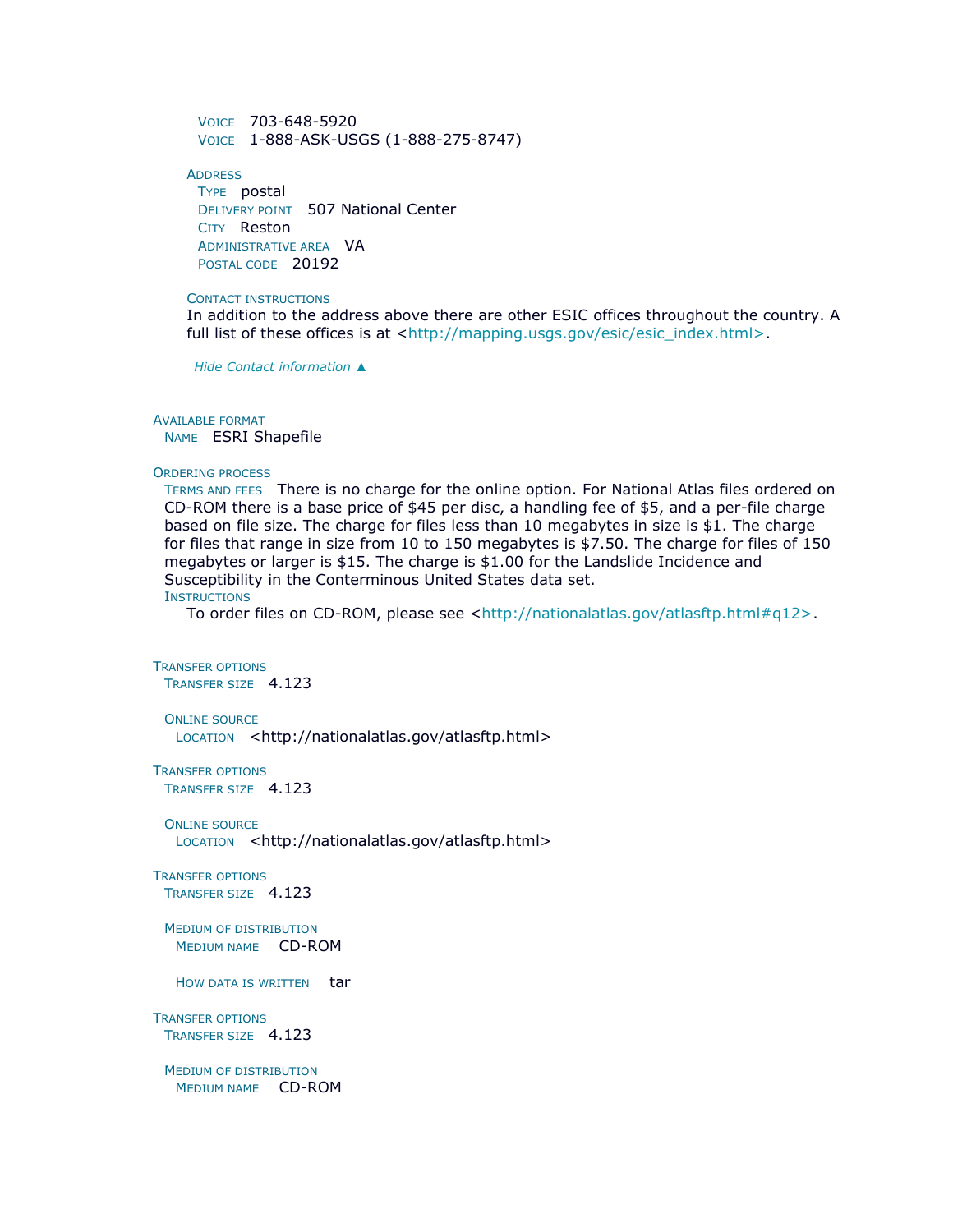HOW DATA IS WRITTEN tar *Hide [Distributor](file:///C:/Users/swalker.IHL/AppData/Local/Temp/tmp1178.tmp.htm%23ID0EGCHA) ▲* DISTRIBUTION FORMAT **\*** NAME Shapefile TRANSFER OPTIONS **\*** TRANSFER SIZE 0.299 ONLINE SOURCE LOCATION HSIP 2015 *Hide [Distribution](file:///C:/Users/swalker.IHL/AppData/Local/Temp/tmp1178.tmp.htm%23ID0EHA) ▲*

## **[Fields](file:///C:/Users/swalker.IHL/AppData/Local/Temp/tmp1178.tmp.htm%23ID0EDA) ►**

DETAILS FOR OBJECT [MS\\_Landslide\\_Regions](file:///C:/Users/swalker.IHL/AppData/Local/Temp/tmp1178.tmp.htm%23ID0EADA) ► **\*** TYPE Feature Class **\*** ROW COUNT 24 **DEFINITION** Landslide incidence and susceptibility

DEFINITION SOURCE U.S. Geological Survey Professional Paper 1183

### FIELD [Inc\\_sus](file:///C:/Users/swalker.IHL/AppData/Local/Temp/tmp1178.tmp.htm%23ID0EIADA) ►

- **\*** ALIAS INC\_SUS
- **\*** DATA TYPE String
- **\*** WIDTH 80
- **\*** PRECISION 0

**\*** SCALE 0

FIELD DESCRIPTION

A descriptor of landslide incidence and susceptibility.

DESCRIPTION SOURCE

U.S. Geological Survey

### LIST OF VALUES

VALUE sus-high DESCRIPTION High susceptibility to landsliding and low incidence. ENUMERATED DOMAIN VALUE DEFINITION SOURCE U.S. Geological Survey Professional Paper 1183

VALUE no-data DESCRIPTION No data exist for these areas. ENUMERATED DOMAIN VALUE DEFINITION SOURCE U.S. Professional Paper 1183

VALUE combo-hi

DESCRIPTION High susceptibility to landsliding and moderate incidence. ENUMERATED DOMAIN VALUE DEFINITION SOURCE U.S. Geological Survey Professional Paper 1183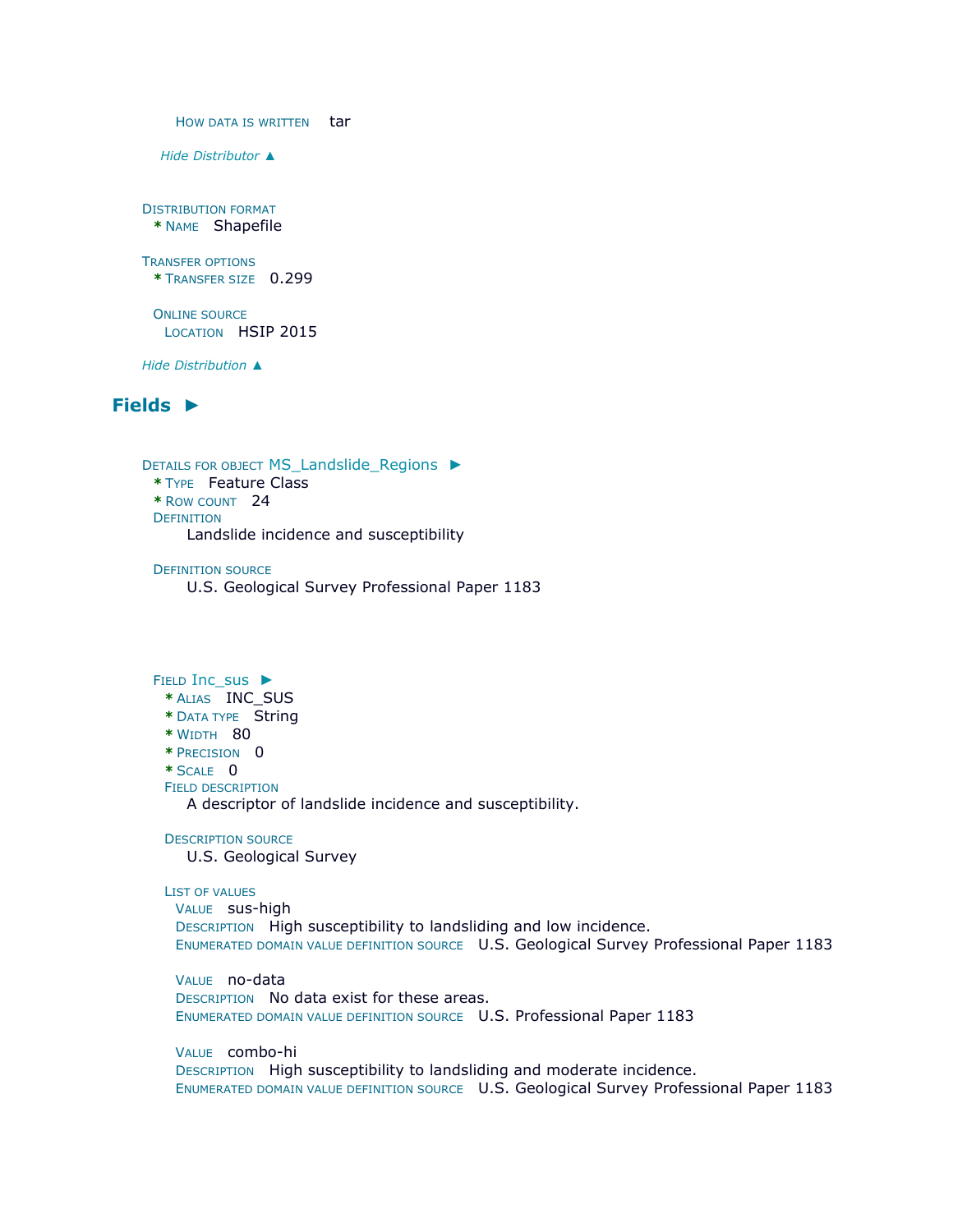VALUE high DESCRIPTION High landslide incidence (more than 15% of the area is involved in landsliding). ENUMERATED DOMAIN VALUE DEFINITION SOURCE U.S. Geological Survey Professional Paper 1183

VALUE mod DESCRIPTION Moderate landslide incidence (1.5 - 15% of the area is involved in landsliding). ENUMERATED DOMAIN VALUE DEFINITION SOURCE U.S. Geological Survey Professional Paper 1183

VALUE sus-mod DESCRIPTION Moderate susceptibility to landsliding and low incidence. ENUMERATED DOMAIN VALUE DEFINITION SOURCE U.S. Geological Survey Professional Paper 1183

VALUE low DESCRIPTION Low landslide incidence (less than 1.5 % of the area is involved in landsliding). ENUMERATED DOMAIN VALUE DEFINITION SOURCE U.S. Geological Survey Professional Paper 1183

*Hide Field [Inc\\_sus](file:///C:/Users/swalker.IHL/AppData/Local/Temp/tmp1178.tmp.htm%23ID0EIADA) ▲*

FIELD [FID](file:///C:/Users/swalker.IHL/AppData/Local/Temp/tmp1178.tmp.htm%23ID0EHADA) ► **\*** ALIAS FID **\*** DATA TYPE OID **\*** WIDTH 4 **\*** PRECISION 0 **\*** SCALE 0 FIELD DESCRIPTION Internal feature number.

DESCRIPTION SOURCE Esri

DESCRIPTION OF VALUES

Sequential unique whole numbers that are automatically generated.

*Hide [Field](file:///C:/Users/swalker.IHL/AppData/Local/Temp/tmp1178.tmp.htm%23ID0EHADA) FID ▲*

FIELD FID 1 ► **\*** ALIAS FID\_1 **\*** DATA TYPE Integer **\*** WIDTH 10 **\*** PRECISION 10 **\*** SCALE 0

*Hide Field [FID\\_1](file:///C:/Users/swalker.IHL/AppData/Local/Temp/tmp1178.tmp.htm%23ID0EGADA) ▲*

FIELD Shape Leng ►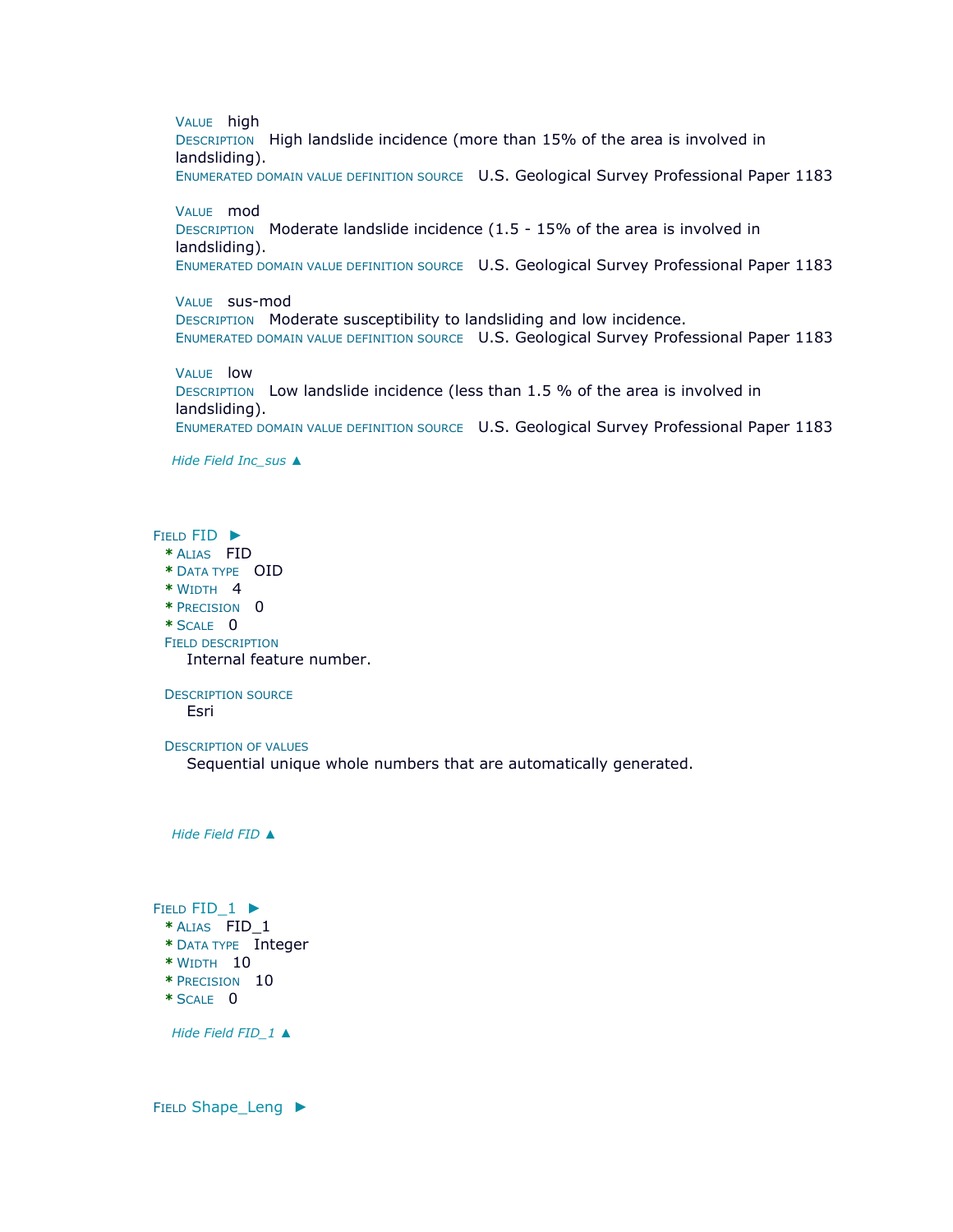**\*** ALIAS Shape\_Leng **\*** DATA TYPE Double **\*** WIDTH 19 **\*** PRECISION 0 **\*** SCALE 0 *Hide Field [Shape\\_Leng](file:///C:/Users/swalker.IHL/AppData/Local/Temp/tmp1178.tmp.htm%23ID0EFADA) ▲* FIELD [Lsoverp020](file:///C:/Users/swalker.IHL/AppData/Local/Temp/tmp1178.tmp.htm%23ID0EEADA) ► **\*** ALIAS LSOVERP020 **\*** DATA TYPE Integer **\*** WIDTH 10 **\*** PRECISION 10 **\*** SCALE 0 FIELD DESCRIPTION Internal feature number. DESCRIPTION SOURCE U.S. Geological Survey RANGE OF VALUES MINIMUM VALUE 2 MAXIMUM VALUE 2814 *Hide Field [Lsoverp020](file:///C:/Users/swalker.IHL/AppData/Local/Temp/tmp1178.tmp.htm%23ID0EEADA) ▲* FIELD [Shape\\_Area](file:///C:/Users/swalker.IHL/AppData/Local/Temp/tmp1178.tmp.htm%23ID0EDADA) ► **\*** ALIAS Shape\_Area **\*** DATA TYPE Double **\*** WIDTH 19 **\*** PRECISION 0 **\*** SCALE 0 FIELD DESCRIPTION Area of feature in internal units squared. DESCRIPTION SOURCE ESRI DESCRIPTION OF VALUES Positive real numbers that are automatically generated.

*Hide Field [Shape\\_Area](file:///C:/Users/swalker.IHL/AppData/Local/Temp/tmp1178.tmp.htm%23ID0EDADA) ▲*

FIELD [Area](file:///C:/Users/swalker.IHL/AppData/Local/Temp/tmp1178.tmp.htm%23ID0ECADA) ► **\*** ALIAS AREA **\*** DATA TYPE Double **\*** WIDTH 19 **\*** PRECISION 0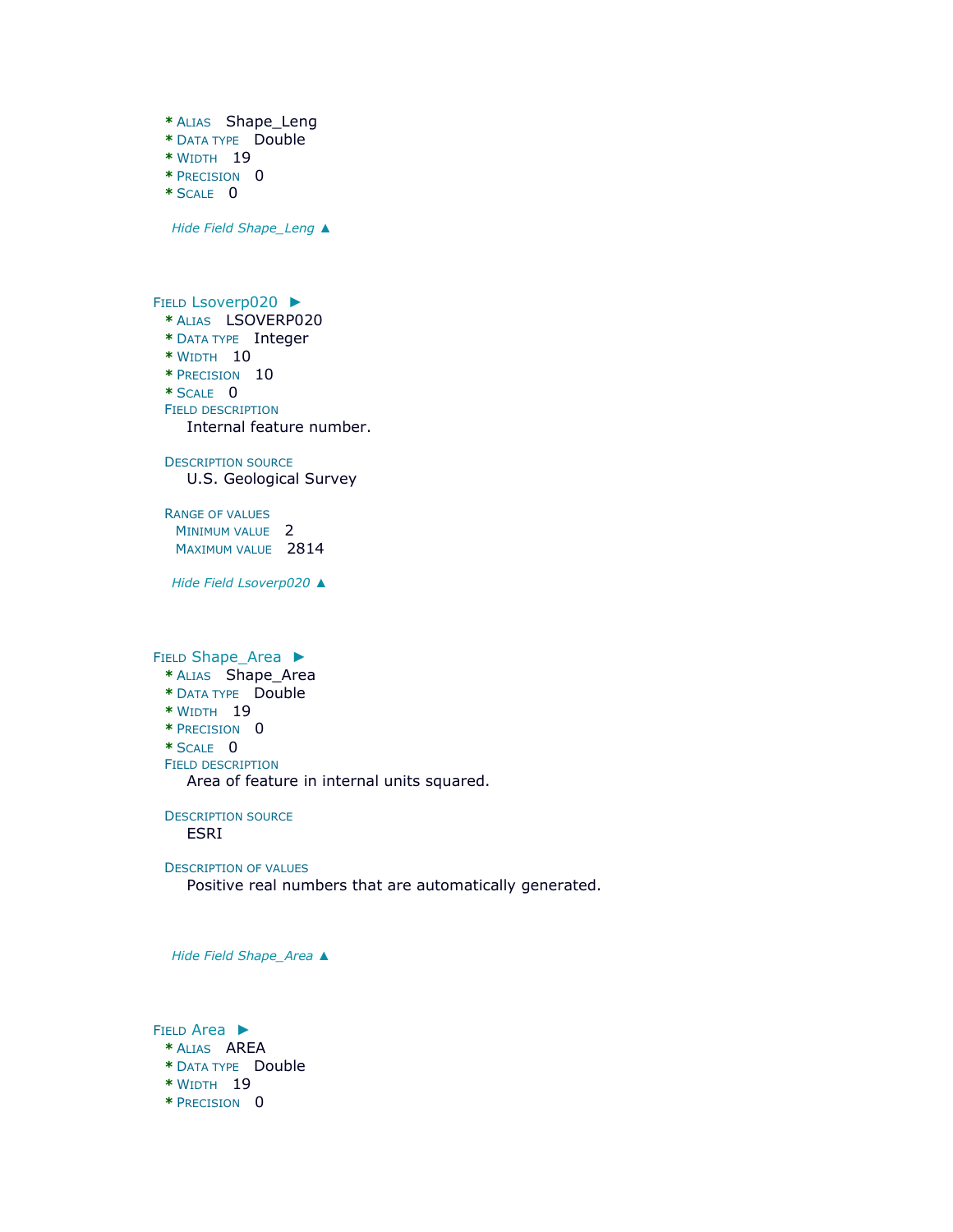**\*** SCALE 0

FIELD DESCRIPTION

The size of the shape in coverage units.

DESCRIPTION SOURCE

U.S. Geological Survey

RANGE OF VALUES

MINIMUM VALUE 0 MAXIMUM VALUE 618.453

*Hide [Field](file:///C:/Users/swalker.IHL/AppData/Local/Temp/tmp1178.tmp.htm%23ID0ECADA) Area ▲*

FIELD [Shape](file:///C:/Users/swalker.IHL/AppData/Local/Temp/tmp1178.tmp.htm%23ID0EBADA) ►

- **\*** ALIAS Shape
- **\*** DATA TYPE Geometry
- **\*** WIDTH 0
- **\*** PRECISION 0
- **\*** SCALE 0
- FIELD DESCRIPTION

The representation of the entity in the data.

DESCRIPTION SOURCE U.S. Geological Survey

LIST OF VALUES VALUE polygon DESCRIPTION 2-dimensional element ENUMERATED DOMAIN VALUE DEFINITION SOURCE ESRI GIS software

#### DESCRIPTION OF VALUES

Coordinates defining the features.

*Hide Field [Shape](file:///C:/Users/swalker.IHL/AppData/Local/Temp/tmp1178.tmp.htm%23ID0EBADA) ▲*

FIELD [Perimeter](file:///C:/Users/swalker.IHL/AppData/Local/Temp/tmp1178.tmp.htm%23ID0EAADA) ►

- **\*** ALIAS PERIMETER
- **\*** DATA TYPE Double
- **\*** WIDTH 19
- **\*** PRECISION 0
- **\*** SCALE 0
- FIELD DESCRIPTION

The perimeter of the shape in coverage units.

DESCRIPTION SOURCE U.S. Geological Survey

RANGE OF VALUES MINIMUM VALUE 0.008 MAXIMUM VALUE 1515.642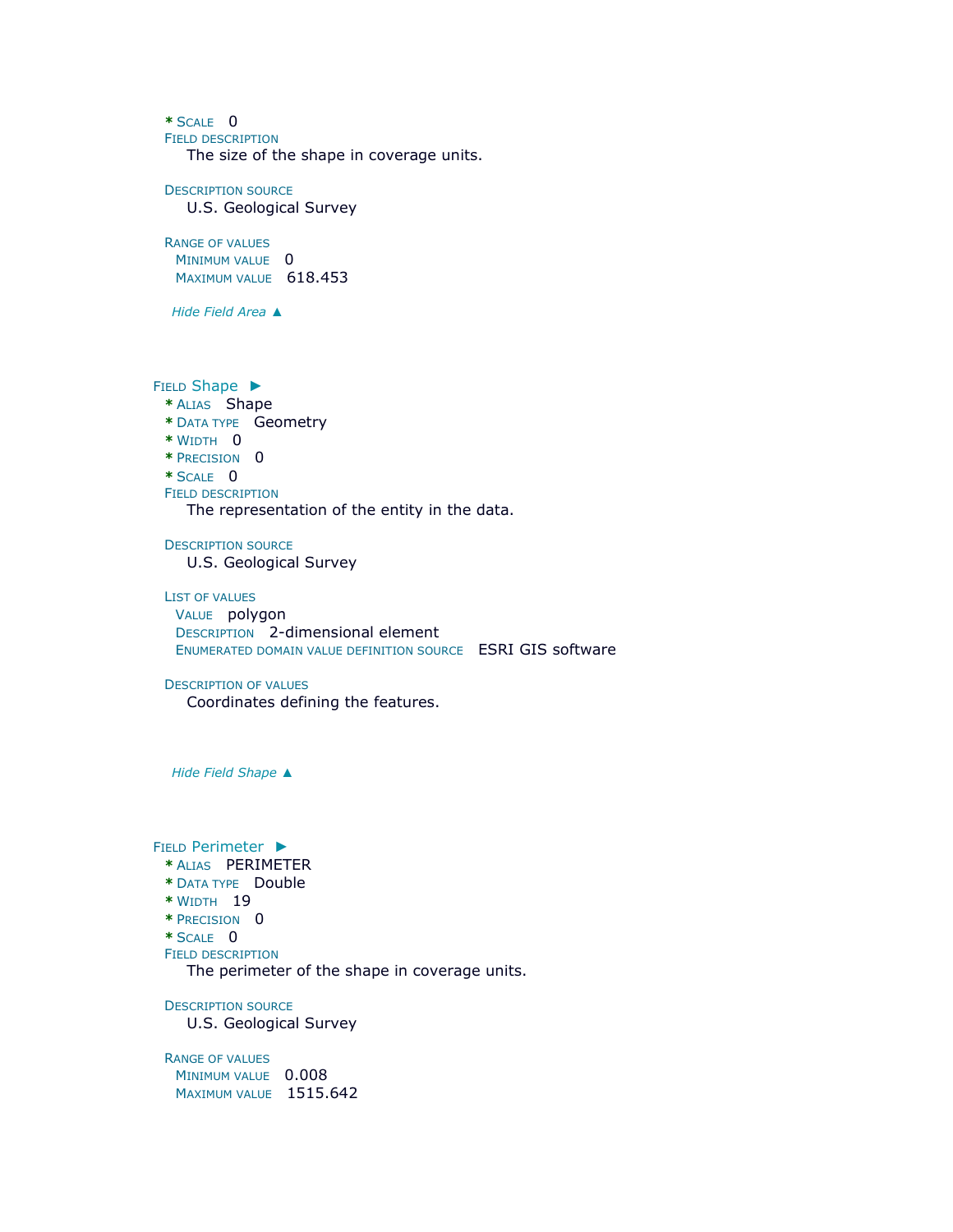*Hide Field [Perimeter](file:///C:/Users/swalker.IHL/AppData/Local/Temp/tmp1178.tmp.htm%23ID0EAADA) ▲*

*Hide Details for object [MS\\_Landslide\\_Regions](file:///C:/Users/swalker.IHL/AppData/Local/Temp/tmp1178.tmp.htm%23ID0EADA) ▲*

*Hide [Fields](file:///C:/Users/swalker.IHL/AppData/Local/Temp/tmp1178.tmp.htm%23ID0EDA) ▲*

## **[Metadata Details](file:///C:/Users/swalker.IHL/AppData/Local/Temp/tmp1178.tmp.htm%23ID0TALQA) ►**

METADATA LANGUAGE English (UNITED STATES) METADATA CHARACTER SET utf8 - 8 bit UCS Transfer Format

SCOPE OF THE DATA DESCRIBED BY THE METADATA dataset SCOPE NAME **\*** dataset

**\*** LAST UPDATE 2017-04-07

ARCGIS METADATA PROPERTIES METADATA FORMAT ArcGIS 1.0 METADATA STYLE ISO 19139 Metadata Implementation Specification STANDARD OR PROFILE USED TO EDIT METADATA ISO19139

CREATED IN ARCGIS FOR THE ITEM 2017-04-06 09:32:44 LAST MODIFIED IN ARCGIS FOR THE ITEM 2017-04-07 70:90:00

AUTOMATIC UPDATES HAVE BEEN PERFORMED Yes LAST UPDATE 2017-04-07 07:08:12

*Hide [Metadata Details](file:///C:/Users/swalker.IHL/AppData/Local/Temp/tmp1178.tmp.htm%23ID0TALQA) ▲*

## **[Metadata Contacts](file:///C:/Users/swalker.IHL/AppData/Local/Temp/tmp1178.tmp.htm%23ID0ELA) ►**

METADATA CONTACT INDIVIDUAL'S NAME Peg Rawson ORGANIZATION'S NAME U.S. Geological Survey CONTACT'S ROLE point of contact

C[ONTACT INFORMATION](file:///C:/Users/swalker.IHL/AppData/Local/Temp/tmp1178.tmp.htm%23ID0EBLA)  $\blacktriangleright$ PHONE VOICE 703-648-4183

**ADDRESS** TYPE postal DELIVERY POINT 521 National Center CITY Reston ADMINISTRATIVE AREA VA POSTAL CODE 20192 E-MAIL ADDRESS [atlasmail@usgs.gov](mailto:atlasmail@usgs.gov?subject=MS_Landslide_Regions)

*Hide [Contact information](file:///C:/Users/swalker.IHL/AppData/Local/Temp/tmp1178.tmp.htm%23ID0EBLA) ▲*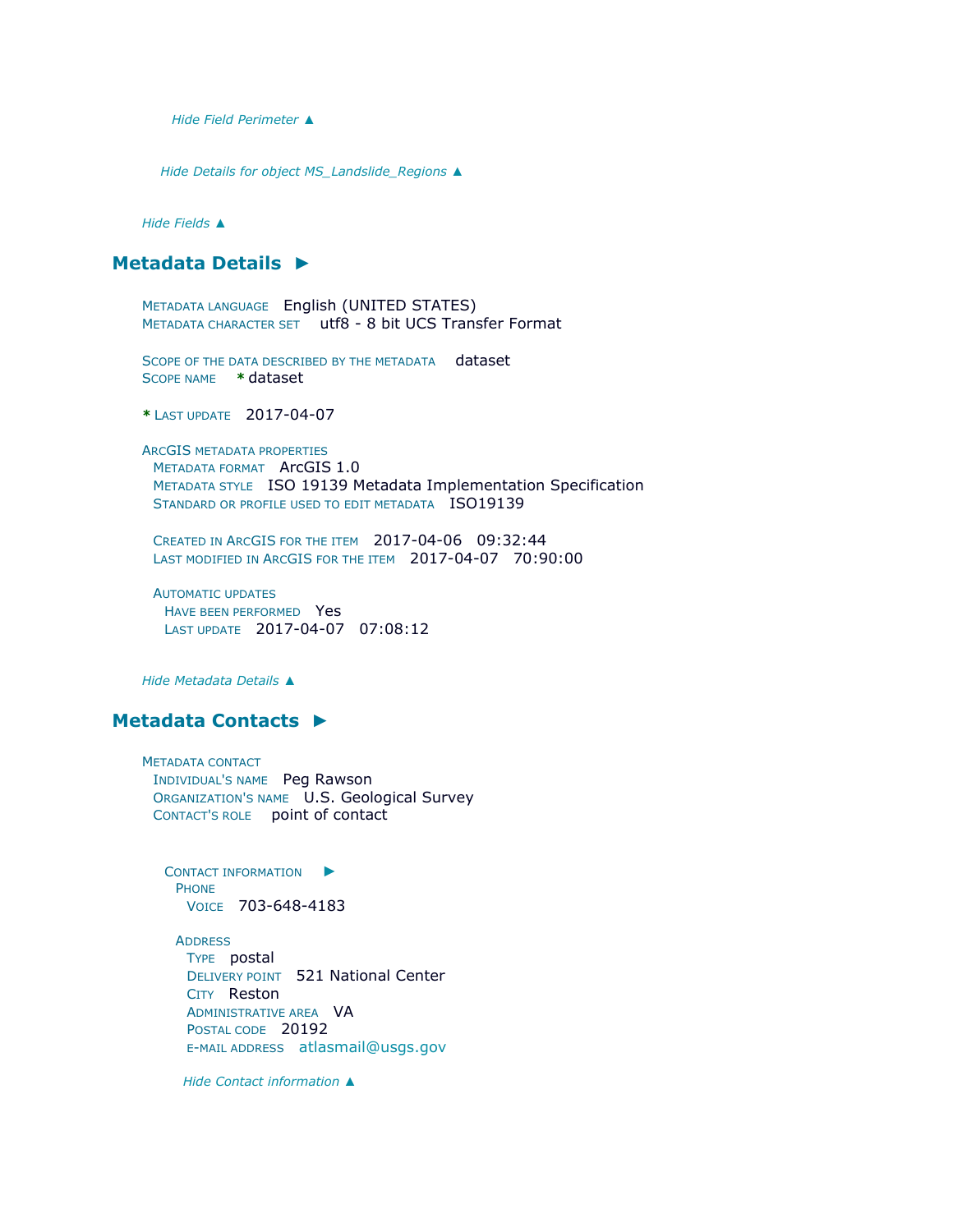*Hide [Metadata Contacts](file:///C:/Users/swalker.IHL/AppData/Local/Temp/tmp1178.tmp.htm%23ID0ELA) ▲*

### **[Metadata Constraints](file:///C:/Users/swalker.IHL/AppData/Local/Temp/tmp1178.tmp.htm%23ID0EFA) ►**

SECURITY CONSTRAINTS CLASSIFICATION unclassified CLASSIFICATION SYSTEM None

ADDITIONAL RESTRICTIONS None

*Hide [Metadata Constraints](file:///C:/Users/swalker.IHL/AppData/Local/Temp/tmp1178.tmp.htm%23ID0EFA) ▲*

## **[Thumbnail and Enclosures](file:///C:/Users/swalker.IHL/AppData/Local/Temp/tmp1178.tmp.htm%23ID0EPA) ►**

**THUMBNAIL** THUMBNAIL TYPE JPG

*Hide [Thumbnail and Enclosures](file:///C:/Users/swalker.IHL/AppData/Local/Temp/tmp1178.tmp.htm%23ID0EPA) ▲*

## [FGDC Metadata \(read-only\)](file:///C:/Users/swalker.IHL/AppData/Local/Temp/tmp1178.tmp.htm%23fgdcMetadata) ▼

DETAILED DESCRIPTION ENTITY TYPE ENTITY TYPE LABEL MS\_Landslide\_Regions ENTITY TYPE DEFINITION Landslide incidence and susceptibility ENTITY TYPE DEFINITION SOURCE U.S. Geological Survey Professional Paper 1183 **ATTRIBUTE** ATTRIBUTE LABEL Inc\_sus ATTRIBUTE DEFINITION A descriptor of landslide incidence and susceptibility. ATTRIBUTE DEFINITION SOURCE U.S. Geological Survey ATTRIBUTE DOMAIN VALUES ENUMERATED DOMAIN ENUMERATED DOMAIN VALUE sus-high ENUMERATED DOMAIN VALUE DEFINITION High susceptibility to landsliding and low incidence. ENUMERATED DOMAIN VALUE DEFINITION SOURCE U.S. Geological Survey Professional Paper 1183 ENUMERATED DOMAIN ENUMERATED DOMAIN VALUE no-data ENUMERATED DOMAIN VALUE DEFINITION No data exist for these areas. ENUMERATED DOMAIN VALUE DEFINITION SOURCE U.S. Professional Paper 1183 ENUMERATED DOMAIN ENUMERATED DOMAIN VALUE combo-hi ENUMERATED DOMAIN VALUE DEFINITION High susceptibility to landsliding and moderate incidence. ENUMERATED DOMAIN VALUE DEFINITION SOURCE U.S. Geological Survey Professional Paper 1183 ENUMERATED DOMAIN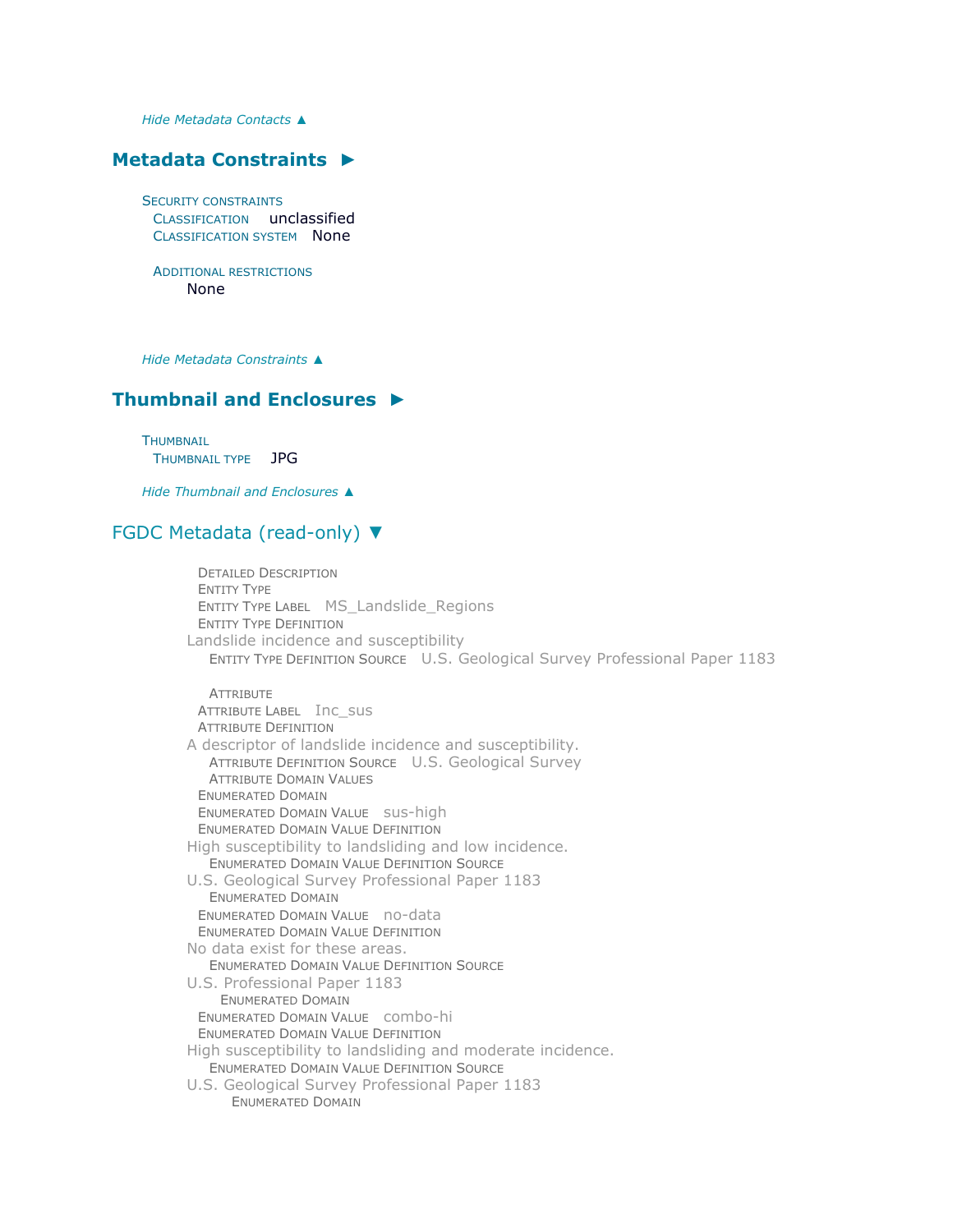ENUMERATED DOMAIN VALUE high ENUMERATED DOMAIN VALUE DEFINITION High landslide incidence (more than 15% of the area is involved in landsliding). ENUMERATED DOMAIN VALUE DEFINITION SOURCE U.S. Geological Survey Professional Paper 1183 ENUMERATED DOMAIN ENUMERATED DOMAIN VALUE mod ENUMERATED DOMAIN VALUE DEFINITION Moderate landslide incidence (1.5 - 15% of the area is involved in landsliding). ENUMERATED DOMAIN VALUE DEFINITION SOURCE U.S. Geological Survey Professional Paper 1183 ENUMERATED DOMAIN ENUMERATED DOMAIN VALUE sus-mod ENUMERATED DOMAIN VALUE DEFINITION Moderate susceptibility to landsliding and low incidence. ENUMERATED DOMAIN VALUE DEFINITION SOURCE U.S. Geological Survey Professional Paper 1183 ENUMERATED DOMAIN ENUMERATED DOMAIN VALUE low ENUMERATED DOMAIN VALUE DEFINITION Low landslide incidence (less than 1.5 % of the area is involved in landsliding). ENUMERATED DOMAIN VALUE DEFINITION SOURCE U.S. Geological Survey Professional Paper 1183 **ATTRIBUTE** ATTRIBUTE LABEL FID ATTRIBUTE DEFINITION Internal feature number. ATTRIBUTE DEFINITION SOURCE Esri ATTRIBUTE DOMAIN VALUES UNREPRESENTABLE DOMAIN Sequential unique whole numbers that are automatically generated. **ATTRIBUTE** ATTRIBUTE LABEL FID\_1 **ATTRIBUTE** ATTRIBUTE LABEL Shape Leng **ATTRIBUTE** ATTRIBUTE LABEL Lsoverp020 ATTRIBUTE DEFINITION Internal feature number. ATTRIBUTE DEFINITION SOURCE U.S. Geological Survey ATTRIBUTE DOMAIN VALUES RANGE DOMAIN RANGE DOMAIN MINIMUM 2 RANGE DOMAIN MAXIMUM 2814 **ATTRIBUTE** ATTRIBUTE LABEL Shape\_Area ATTRIBUTE DEFINITION Area of feature in internal units squared. ATTRIBUTE DEFINITION SOURCE ESRI

ATTRIBUTE DOMAIN VALUES UNREPRESENTABLE DOMAIN

Positive real numbers that are automatically generated.